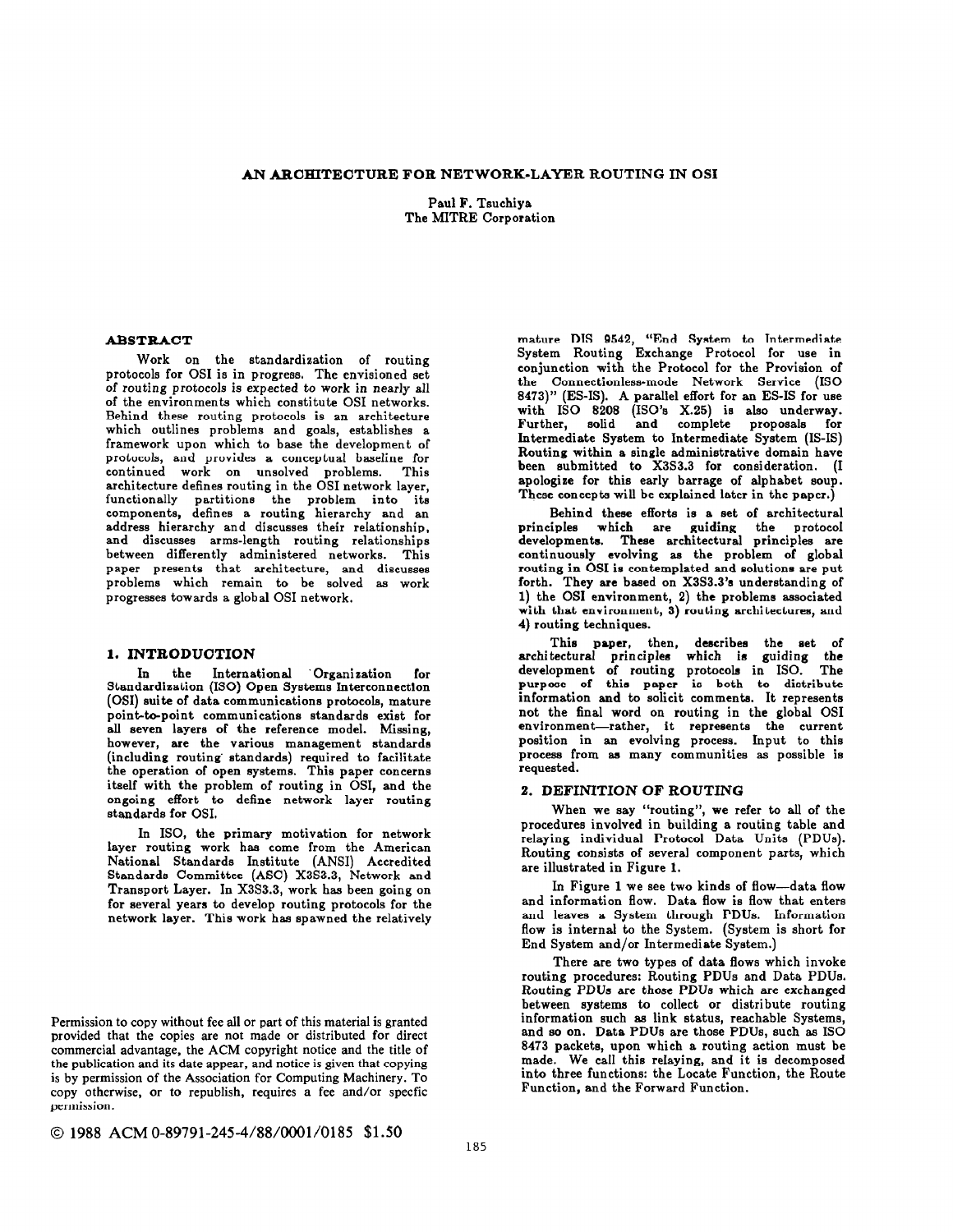

#### Figure 1

The Locate Function examines the destination Network Address-specifically, the Network Service Access Point (NSAP) Address in the case of ESs, and the Network Entity Title (NET) in the case of ISsof the PDU and determines where (in the routing hierarchy) the destination ES is. This may be a simple masking operation on the address itself to extract the so called "routing information", or it may be a table or directory lookup function if the address contains no routing information. Relaying data PDUs is much simpler when the hierarchy location information is embedded in the Network Address in the data PDU. However, getting the hierarchy location information into the Network Address in the first place is not trivial.

The Route Function is what is often thought of as "routing". It is the function which returns the Network Address of the next hop when given the location of the destination ES derived from the Locate Function.

The Forwarding Function returns the Subnetwork Point of Attachment (SNPA) when given the Network Address of the next hop. An Ethernet address or an X.121 address are examples of SNPAs.

In addition, we define a data base called the Routing Information Base (RIB). This data base contains all information pertinent to routing, such as local link status, a network topology map, and so on. A subset of the RIB is the Forwarding Information Base (FIB). This data base contains the information which is directly accessed when the relaying functions are performed. It is what is often thought of as a "routing table"-that is, a list of destinations and the next hop to those destinations. The Route<br>Calculation Function derives the FIB from derives the FIB from information in the RIB.

Finally, we show Other Functions and the Local and Remote Information Bases in Figure 1. This is "everything else" routing procedures might require, such as directory service access, authentication information, and so on.

## 2.1. OS1 Environment

In this following paragraphs, we describe the

environment within which routing is expected to take place.

There will be a virtually unlimited number of ESs and ISs. An ES is the source or destination of data traffic. An IS relays traffic between ESs and/or other ISs. In particular, there will be many more ESs than ISs.

There will be collections of interconnected Systems which are administered by a single entity (a corporation, for instance). These collections of Systems, called Administrative Domains, will be routing traffic to and through other Administrative Domains. These Administrative Domains may not trust each other, however, and will require autonomy from each other and protection from each other's failures.

There will be very diverse means of transmission between Systems. These include direct links ranging in capacity from dial-up modems to fiber optic, Local Area Networks (LANs), satellites, packet switched data networks, and so on. These transmissions may be interconnected in any arbitrary fashion.

Systems in the OS1 environment fall under a global addressing structure (IS0 8348/AD 2, "Network Service Definition - Addendum 2: Network Layer Addressing") which by definition allows addresses to be structured differently by different communities. In particular, it frees the assignment of addresses from necessarily being constrained by routing considerations.

The routing should be as automatic as possible. In particular, the routing protocols should to the extent possible automatically discover the appearance or disappearance of Systems and links, and to modify routes accordingly.

#### **NETWORK ROUTING** 3. **LAYER ARCHITECTURE**

In this section, we develop the different but related components of the routing architecture-the routing hierarchy and its relation to the addressing hierarchy; the four functional tiers of routing; and the nature of routing and routing agreements between different Administrative Domains.

#### 3.1. The Routing Hierarchy

As soon as one recognizes that a set of Systems (this Administrative Domain) wishes to distinguish another set of Systems (that Administrative Domain) for the purposes of routing, one has embraced the notion of a routing hierarchy (as opposed to an addressing hierarchy, which is an entirely different thing). Any time a set of entities have been grouped such that they can be treated externally as a single entity, a hierarchy has been formed. If only one such level of grouping exists, then a two-level hierarchy results. If groups are recursively grouped, then a multiple level hierarchy results. (We avoid the temptation to provide a figure here. A drawing of the hierarchy must necessarily be simple, and invariably seems to mislead more than it enlightens.)

The address of a System may or may not correspond to the System's group memberships-that is, the address hierarchy may or may not correspond to the routing hierarchy. We say that an address corresponds to a grouping when all of the members of the group can be identified as belonging to the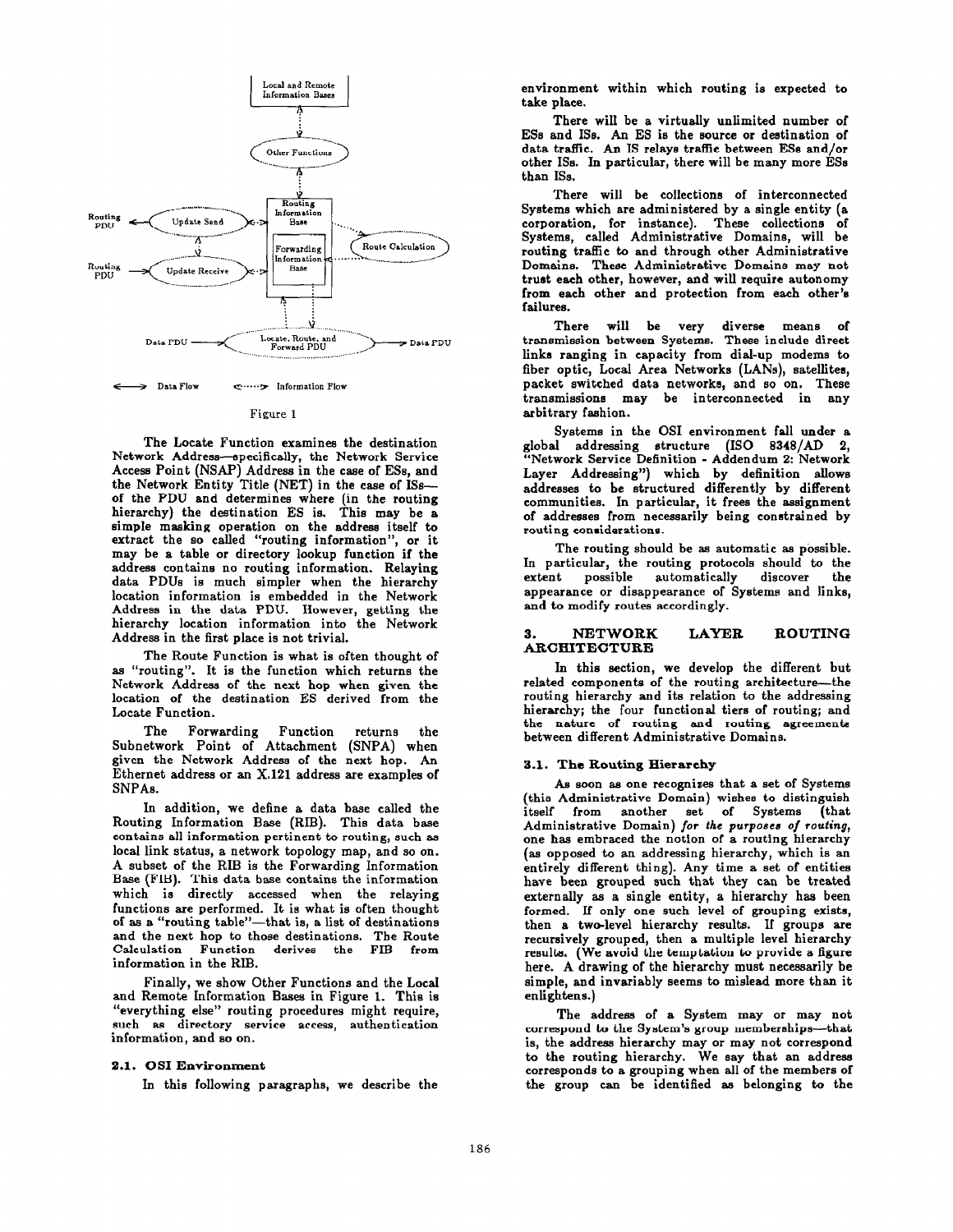group, and all non-members of the group can be identified as not belonging to the group, by merely examining the address of the member or nonmember. In addition, there must be paths between all group members-that is, it must be possible to get from one group member to another group member without going through a non-member (this is true for a routing hierarchy, not for an address hierarchy).

In this architecture, we have three reasons for grouping Systems, or for grouping groups of Systems. Each grouping has an impact on how routing is done. We therefore have three different names for groups.

The first reason for grouping is simply to reduce the amount of routing information which must be spread around, thus achieving greater efficiency. This sort of grouping has been thoroughly studied in many contexts, but in particular by Kleinrock and Kamoun, and by Hagouel, in the context of data networks. We call this type of group a Cluster. Within Clusters and between Clusters, there is full trust, full agreement on routing procedures (algorithms, metrics, and so on)-in other words, no autonomy-and a high correspondence between clustering and addressing. This is not to say that there isn't a difference between intra-Cluster routing procedures and inter-Cluster routing procedures. For instance, handling cluster partitions (the situation where a message between two members of a Cluster cannot, in fact, be delivered without leaving the cluster) requires different intra-cluster and intercluster procedures. It is worth noting that many of the efficiencies achieved by clustering are lost if there is not a high correspondence between the clusters and the addresses.

The second reason for grouping Systems is because one group of Systems has different routing procedures than another group of Systems-in other words, the two groups are largely autonomous. We call this group a Routing Domain. We assume full trust between Routing Domains, and a maximum of autonomy. We say maximum (as opposed to full) here because full autonomy is not achievable in practice. For instance, if the efficiency benefits of consistent addressing are desired, then the Routing Domains do not have complete autonomy for choosing addresses. A better example, however, is that the two Routing Domains must use common routing procedures to talk to each other. These exterior routing procedures may have an impact on how the interior routing procedures must behave, thus limiting autonomy.

For instance, assume three Routing Domains A, B, and C, with A and B connected, and B and C connected, but with A and C not connected. Assume further that the border ISe (those which share a link with ISs in other Routing Domains) participate in the exterior routing procedures, and that all ISs participate in their respective interior routing procedures. Now, for traffic to pass from A to  $\overrightarrow{C}$ , traffic must be forwarded from B's border IS with A to B's border IS with C. For this to happen, either 1) the interior ISs of B must have an awareness of the world outside of Routing Domain B, 2) or the border ISs of B must have some way of getting traffic to each other without requiring that the interior ISs have a notion of the world outside-the border ISs must either be directly connected, or they must tunnel through the interior ISs, either by enveloping the original packet, or by partial source routing (a

feature of ISO 8473). In any event, the intern operation of Routing Domain B is effected by B'B relationship with other Routing Domains, thus limiting true autonomy.

The third reason for grouping Systems is administrative commonality among those Systemsor, more to the point, a Iack of administrative commonality between different groups of Systems. We call these groups Administrative Domains. In particular, there is a maximum of autonomy between Administrative Domains, there is a lack of trust, and there are very specific notions about where traflic may and may not go. Because of this, there is the notion of contractual agreements between Administrative Domains which determine whether the Administrative Domains will accept traffic from each other, and determine for which (if any) other Administrative Domains they will forward traflic. In particular, only routing information which is valid according to a set of agreements should be exchanged. This allows an Administrative Domai to protect itself from learning about routes which it does not wish to use (for security or legal reasons, for instance). It also limits the amount of potentia incorrect routing information an Administra Domain can receive by limiting the set of other Administrative Domains which can pass third party information. However, it does so at the expense of dynamic and automatic configuration.

### 3.1.1. Structure of the Routing Hierarchy

In general, Clusters can consist of Systems and/or lower level Clusters. Routing Domains can consist of Systems and/or Clusters. Administrative Domains can consist of Routing Domains and lower level Administrative Domains. Beyond this, the architecture does not specify how groups may be arranged. For instance, they may overlap in arbitrary ways. The complexity of the arrangement of the hierarchies will be determined by the routing protocols, not by the architecture.

There will not be one global monolithic routing hierarchy. Instead, there will many separate routing hierarchies. Each of these separate routing hierarchies can be viewed as an Administra Domain, and the global routing structure will consist of a flat (non-hierarchical) super-network of Administrative Domains, tightly or loosely coupled<br>according to agreements made between to agreements made Administrative Domains.

# 3.2. Addressing Hierarchy

The NSAP addressing hierarchy, on the other hand, is a global monolithic structure in that it is defined by IS0 (IS0 8348/AD 2, "Network Service Definition - Addendum 2: Network Laye Addressing"), which specifies portions of the NSAP address space. The maximum NSAP address is 20 octets long. ISO 8348/AD 2 is designed to facilitate the assignment of globally unique NSAP addresses while accommodating (or more appropriately<br>subsuming) all existing standardized ISO and CCIT addresses. The technique for guaranteeing globall unique addresses is to recursively assign portions of the address to lower addressing authorities who are instructed to further parse the address as necessary. For instance, IS0 has assigned a certain range of addresses to ANSI (specifically, all addresses where the first octet is hex 38 or 39. and the next octet and a half are hex 840). ANSI, as an address authority, then will break that space up into smaller chunks to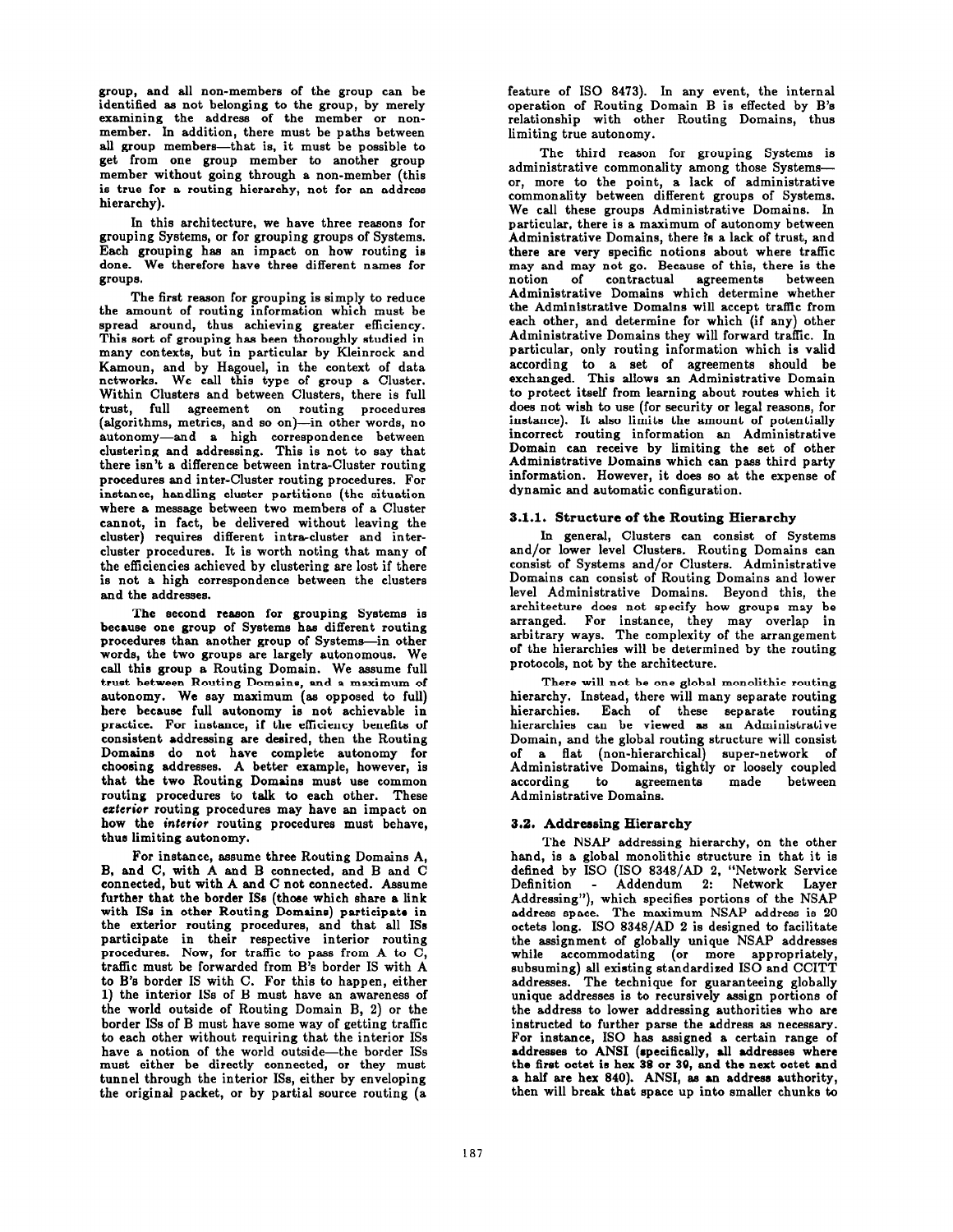be handed to different organizations. These organizations may take their space and furthe divide it among sub-organizations, and so on. This recursive assignment essentially defines the address hierarchy.

After some number of recursions (hopefully not too many), some address authority will receive an address space which it hopes to parse in accordance with a routing hierarchy. It is not necessarily the case that at this point the remaining portion of the address must be parsed the same way by all Systems within this routing hierarchy. For instance, the address/routing authority may further assign the address by giving ranges to each of several regional networks, which may operate independently but communicate with each other extensively. Each of the regional networks may be quite different in composition, and may wish to parse their address spaces differently. This will work, however, because it is not necessary for Systems in Region A to understand how Systems in Region B parse their addresses. It is only necessary for Systems in Region A to recognise that an address is, in fact, in Region B, and to route it to a Region B System. The Region B System will then further parse the address for routing within its region.

It is not even necessary for the address/routing authority to assign the same size ranges to the regions. As long as one region (group) has a method to tell the other region which range (or ranges) of addresses are in its region, routing can take place. A typical method for doing this is to use a mask to indicate where the significant bits of address are, and an address to indicate the value of those bits. This technique is used both in the Internet Control Message Protocol (ICMP) Subnet Mask, and in ISO 4542.

# 3.3. Four Functional Tiers of Routing

Having defined a hierarchy for routing, we must consider the development of one or more routing protocols for use in that hierarchy. One option might be to define one standard which accomplished routing at all hierarchical levels. This, however, is not an appropriate approach for several reasons. First, we know how to do routing at only some levels of the hierarchy. If we try to delay any routing standards until we know how to do all routing, the development of useful routing protocols which can be of use in a limited environment will be unnecessarily delayed. Second, we can partition routing into several component parts because of function differences between those parts. By partitioning the problem, we can work on individual parts without necessarily sacrificing the whole.

The first component part is routing between ESs and ISs, called ES-IS routing. The second is routing between ISs which fall under a single routing authority, share a common set of routing procedures, and which fully trust each other. This is called Intra-Domain IS-IS routing. The third is routing between ISs which fall under a single routing authoritv and which fully trust each other. but which have different routing procedures. This is called Inter-Domain IS-IS routing. The fourth is routing between ISs which fall under different routing authorities and which don't necessarily trust each other. This is called Inter-Administration IS-IS routing.

The creation of the first component, ES-IS

routing, results from the observation that routing functions involving Systems which cannot relay traffic (ESs) are fundamentally different than those involving Systems which do relay traffic (ISs). In particular, since ESs cannot relay traffic, they have no reason to propagate routing updates about other Systems. This greatly simplifies the tasks that an ES must perform. An ES need only discover one or more ISs which will then perform relaying for the ES. The ISs can tell the ES which IS is the best choice for a given set of destinations. An ES, however, does not need to involve itself in a complex n-party routing algorithm. A side benefit of separating ES-IS routing from any IS-IS routing is that ESs can be as simple as possible-saving the complexity, and therefore expense, for the less numerous ISs.

In the second component, Intra-Domain IS-IS routing, a great deal of coordination between ISs is possible. Within the bounds of correct operation, an IS can accept information another IS gives it without question. Therefore, any discovered routes can be fully advertised (within the boundaries of the Domain). ISs can agree on routing metrics (such as delay, bandwidth, hops, etc.), a necessar requirement for the discovery and prevention of loops. The assignment of addresses can be controlled to reflect the hierarchical clustering which may exist within a Routing Domain.

The first two components are clear-cut and well understood. This is supported by an ES-IS protocol in ISO (DIS 9542), and two proposed Intra-Dom routing protocols in X3S3.3.

The last two components, Inter-Domain and Inter-Administration routing, are less clear-cut. It is not obvious what should be standardized with respect to these two components of routing. For example, for Inter-Domain routing, what can be expected from the Domains? By asking Domains to provide some kind of external behavior, we limit their autonomy. If we expect nothing of thei external behavior, then routing functionality will be minimal.

Across administrations, it is not known how much trust there will be. In fact, the definition of trust itself can only be determined by the two or more administrations involved.

Fundamentally, the problem with Inter-Domain and Inter-Administration routing is that autonomy and mistrust are both antithetical to routing. Accomplishing either wilI involve a number of tradeoffs which will require more knowledge about the environments within which they will operate.

# 4. EXAMPLE

The following example/problem gives perspective to some of the above discussion. Consider two corporations, A and B, each of which has research centers in several continents around the world. The research centers of their respective corporations communicate with each other through their corporate network-that is, the research centers do not have direct links with each other. Assume that the two corporations embark on a joint research project and Corporation A contributes one of its research centers in Continent 1 (called joint research center A), and Corporation B contributes one of its research centers in Continent 2 (called joint research center B). Let us sssume that both Corporations parse their addresses in the format Corporation. Continent. Region, and that the address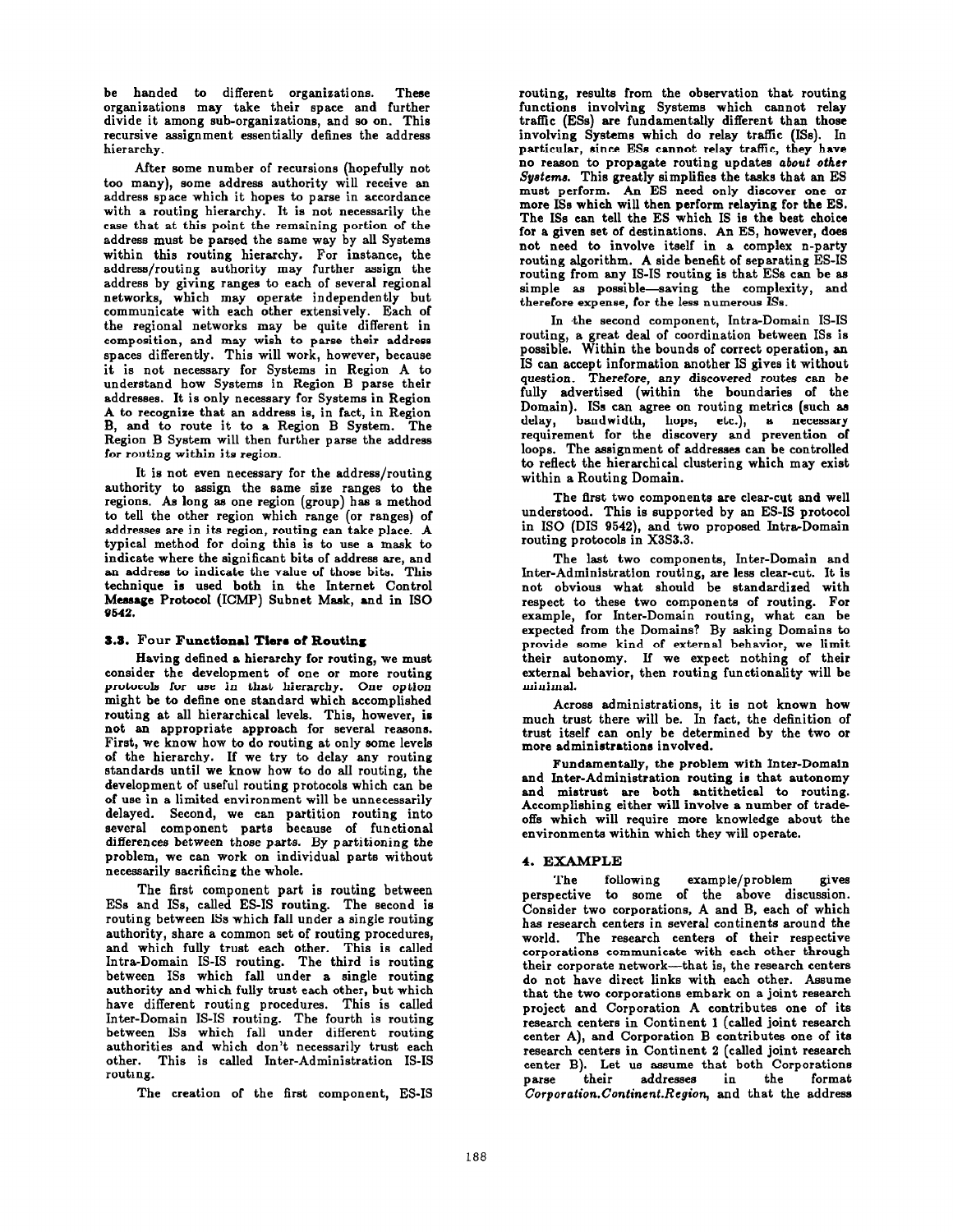of joint research center A is  $A.1.1$  and the address of joint research center B is  $B.2.1$ . It is necessary that the two joint research centers exchange data, but because the two corporations are competitors, they do wish to exchange data otherwise.

Assume it is determined that the most costeffective way to allow the two joint research centers to communicate is by adding a link between the two corporate networks which connects locations which are not near either research center. This is depicted in Figure 2. If this link goes down, we assume that the two joint research centers wish to communicate alternatively via the more expensive public data networks. In Figure 2 we see a connection between an IS in Corporation A which is in a different region from Joint Research Center A to an IS in Corporation B which is in a different continent from Joint Research Center B. Because only communications between  $A.1.1$  and  $B.2.1$  can cross this link, it is necessary to constrain routing updates which cross that link to only mention  $A.1.1$  or  $B.2.1$ . It is also necessary to impose access control mechanisms on both ends of that link to prevent other data from crossing. While this may appea straight-forward enough, it is not a typical functio of existing routing protocols.



# Figure 2

This kind of scenario can be made arbitrarily complex. For instance, what if a third corporation C had also contributed a research center, but this center was only connected to Corporation B, not Corporation A? Then the restrictions on the link between A and B and between B and C become still more complex. The amount of information required to describe complex restrictions on links and Systems, and the techniques for exchanging (or not exchanging) that information has not been studied.

#### 6. DISCUSSION

We have outlined some approaches to the problema of routing in the global OS1 data communications network. In spite of the extensive research in dynamic routing for data networks over the last twenty years (a modest bibliography is included), it seems that we still have more questions than answers. This is largely because most of the work has centered on routing in a non-hierarchi singly-administered network. Some of the recent work has focused on hierarchical, singly-administered networks, but there is little work on hierarchical, multiply-administered networke.

With regard to multiply-administered networks, there are questions about what kinds of routing agreements can be made, how those agreements can be modeled, how they translate into restrictions on routing information and data traffic, and how they can be enforced.

There are questions concerning the nature of global networks. How much of the global connectivity will be provided by public domain networks, how much by private? How will routing algorithms in public domain networks interact with those in private networks? In many respects, good routing translates into power-power to circumvent public data networks, power to construct global networks without a central point of administration or control. How will this power be handled, legally and economically?

There are questions concerning faulty routing. How will faulty routers be isolated and fixed? This is hard enough to do in a singly administered network. How will it be done when routing takes place across arbitrarily complex topologies and agreements? How can the collapse of the global network due to faulty routing be prevented?

What is the relationship between routing at the network layer and routing at the application layer, for instance, mail handling systems? Should they be completely separate, or can information from one make the other more efficient?

#### 6. SUMMARY

This paper gives a progress report on network layer routing architecture work in ANSI X3S3.3 for ISO. Some of the problems encountered in network layer routing are discussed, and an architectural basis for modeling and solving some of those problems is presented. In particular, a function partition of the routing problem into four tiers (ES-IS routing, IS-IS routing within a single Routing Domain, IS-IS routing between different Domains but within an Administrative Domain, and IS-IS routing between Administrative Domains) is presented. A routing hierarchy, an address hierarchy, and the relationship between the two, are discussed. An example of a routing agreement between different administrations, and the constraints that are placed on routing as a result, is given. Finally, questions concerning outstanding problems in routing in the global OS1 network are posed. It is hoped that these questions will help motivate discussion and research.

#### BIBLIOGRAPHY

American National Standards Institute ANSI X3S3.3, 3.3/86-215R2, Drajt Routing Architecture, April, 1987.

Callon, R. and Lauer, G., Hierarchical Routing for Packet Radio Networks, Report No. 5945, SRNTN No. 31, BBN Laboratories Incorporated, June, 1985.

T. Cegrell, A Routing Procedure for the Tidaa Message-Switching Network, IEEE Trans. on Communications, Vol. COM-23, No. 6, June 1975, pp. 575-585.